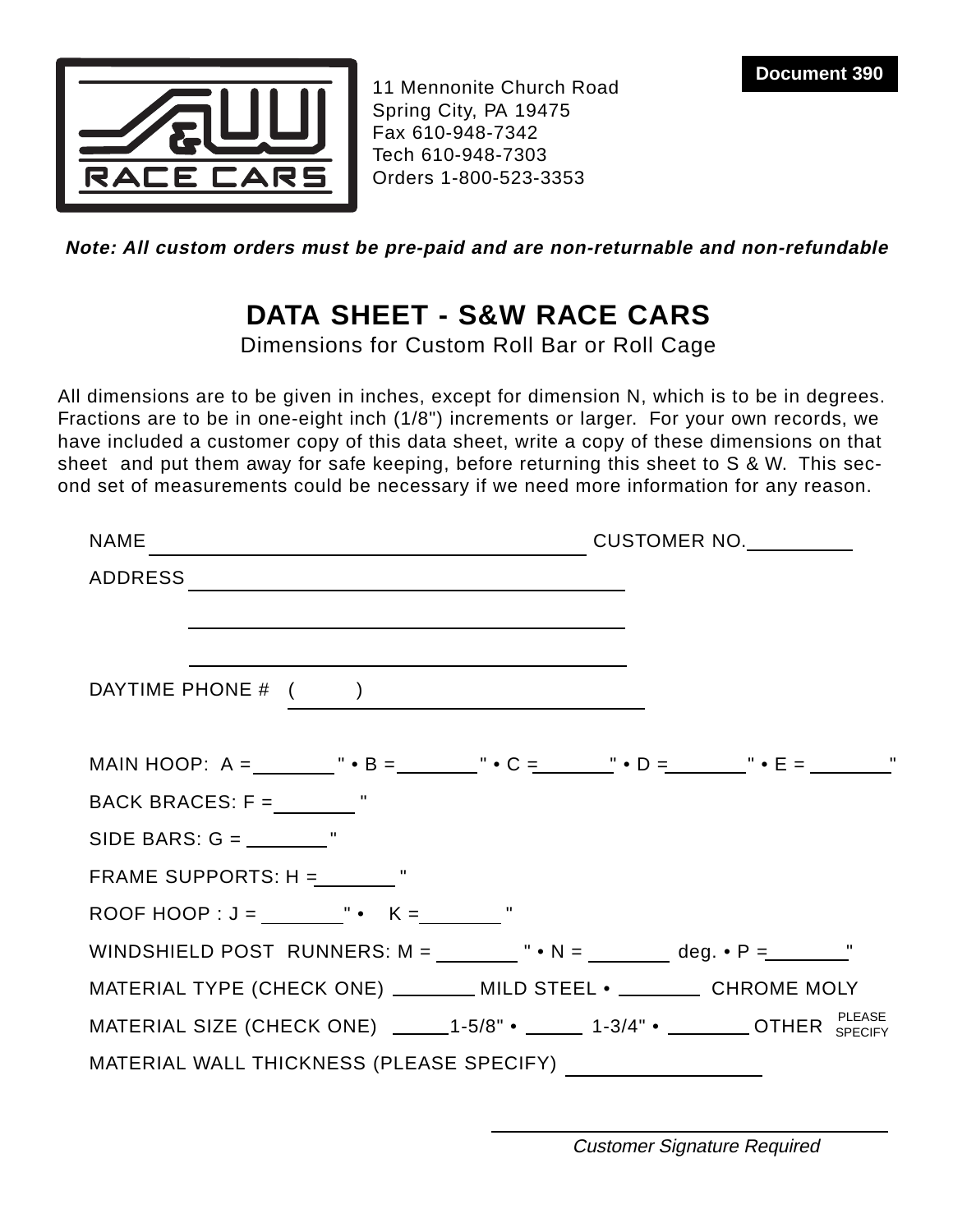

11 Mennonite Church Road Spring City, PA 19475 Fax 610-948-7342 Tech 610-948-7303 Orders 1-800-523-3353

**Note: All custom orders must be pre-paid and are non-returnable and non-refundable**

# **DATA SHEET - CUSTOMER COPY**

Dimensions for Custom Roll Bar or Roll Cage

All dimensions are to be given in inches, except for dimension N, which is to be in degrees. Fractions are to be in one-eight inch (1/8") increments or larger.

We have included this copy of the data sheet for your records, please write a copy of these dimensions on both sheets and put your copy away for safe keeping, before returning the original to S & W. This second set of measurements could be necessary if we need more information for any reason.

| <b>NAME</b>                                                                                                                                                                                                                                           |  |
|-------------------------------------------------------------------------------------------------------------------------------------------------------------------------------------------------------------------------------------------------------|--|
| ADDRESS                                                                                                                                                                                                                                               |  |
| DAYTIME PHONE # ( )                                                                                                                                                                                                                                   |  |
|                                                                                                                                                                                                                                                       |  |
| MAIN HOOP: A = ________ " • B = _______ " • C = ______ " • D = _______ " • E = ________"                                                                                                                                                              |  |
| BACK BRACES: $F =$ $"$                                                                                                                                                                                                                                |  |
|                                                                                                                                                                                                                                                       |  |
| FRAME SUPPORTS: $H =$ $"$                                                                                                                                                                                                                             |  |
| ROOF HOOP : $J =$ $\begin{matrix} \cdot & \cdot & \cdot \\ \cdot & \cdot & \cdot \end{matrix}$ $K =$ $\begin{matrix} \cdot & \cdot & \cdot \\ \cdot & \cdot & \cdot \end{matrix}$                                                                     |  |
| WINDSHIELD POST RUNNERS: $M =$ $\begin{array}{ccc} \cdot & N = \end{array}$ $\bullet$ $N =$ $\begin{array}{ccc} \cdot & \cdot & \cdot \\ \cdot & \cdot & \cdot \end{array}$ deg. $\bullet$ P = $\begin{array}{ccc} \cdot & \cdot & \cdot \end{array}$ |  |
| MATERIAL TYPE (CHECK ONE) ________ MILD STEEL • _________ CHROME MOLY                                                                                                                                                                                 |  |
| MATERIAL SIZE (CHECK ONE) ______1-5/8" • ______ 1-3/4" • _______ OTHER SPECIFY                                                                                                                                                                        |  |
| MATERIAL WALL THICKNESS (PLEASE SPECIFY) ______________________                                                                                                                                                                                       |  |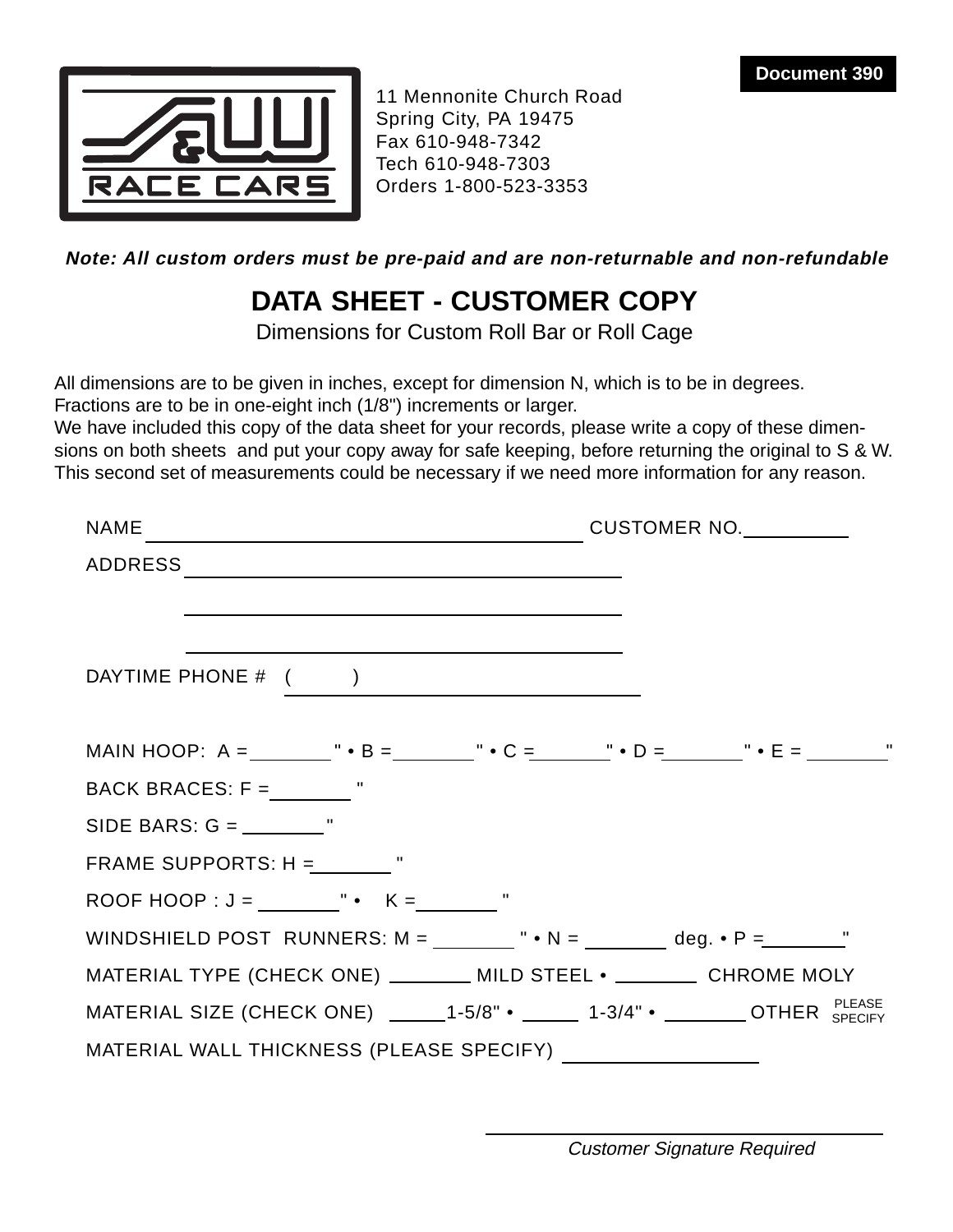**Document 390** S&W Race Cars 11 Mennonite Church Rd. Spring City, PA 19475 1-800-523-3353 FAX 610-948-7342

## **Custom Roll Bar/Cage Specification Instructions:**

These instructions and the other sheets included are to be used when you are requesting a "custom" roll bar or roll cage from S&W race Car.

Inspect all drawings to become familiar with the dimensions required for a custom roll bar/cage order.

All dimensions are to be given in inches, except dimension "N", which is to be in degrees.

Fractions are to be given in one-eighth inch (1/8") increments or larger.

The S&W DATA SHEET is to be returned to S&W Race Cars when you place your order.

For your own records, write all dimensions on the CUSTOMER DATA SHEET as you take them.

Glue the provided paper templates to a sheet of cardboard, and cut them out. The templates have the same bend radius as the finished roll bar or roll cage will have.

Note: It is very important that the dimensions be taken carefully and recorded accurately. The dimensions that you specify are the ones that S&W will use to make your custom roll bar or roll cage. Double Check!!!

### **Main Hoop Dimensions**

The degree marks on the templates are not used for determining any of the dimensions for the main hoop.

- 1.) Determine dimensions A, B, C, and D and record them.
- 2.) Use the templates to determine dimension E, see figure 1.

Place the templates where the top bends of the main hoop are to be.

Hold the templates so that on edge is horizontal and one edge is vertical.

The top edge of the template should be where the top (horizontal) edge of the main hoop will be. The templates should be placed so that the curved edges are as close the body as you want the actual main hoop to be.

With the two templates in place, measure between the vertical edges. This is dimension E.

#### **Roof Hoop**

The size of the roof hoop should be determined so that it provides both maximum safety and visibility for the driver. Determine dimensions J (length) and K (width) and record them. See Figure 3

#### **Windshield Post Runners**

One template is used to determine dimensions M, N, and P. The degree marks on the template are used for finding dimension N.

1.) Hold the template where the bend is to be located in the windshield post runner, see figure 2.

Hold the template so that the zero (0 deg.) edge is closest to where the roof hoop tube will be.

To determine dimension M, measure from where the front of the roof hoop will be, to the zero degree edge of the template.

With the template in the same location, measure from the floor to the point on the template where the bend will end, This is dimension P.

Read the degree mark on the template where the bend will stop, this is dimension N.

Record all dimensions on your data sheet.

Use a tape measure to determine all the rest of the required dimensions which pertain to your application.

When you are ready to place your order Mail or FAX the S&W DATA SHEET only to S&W Race Cars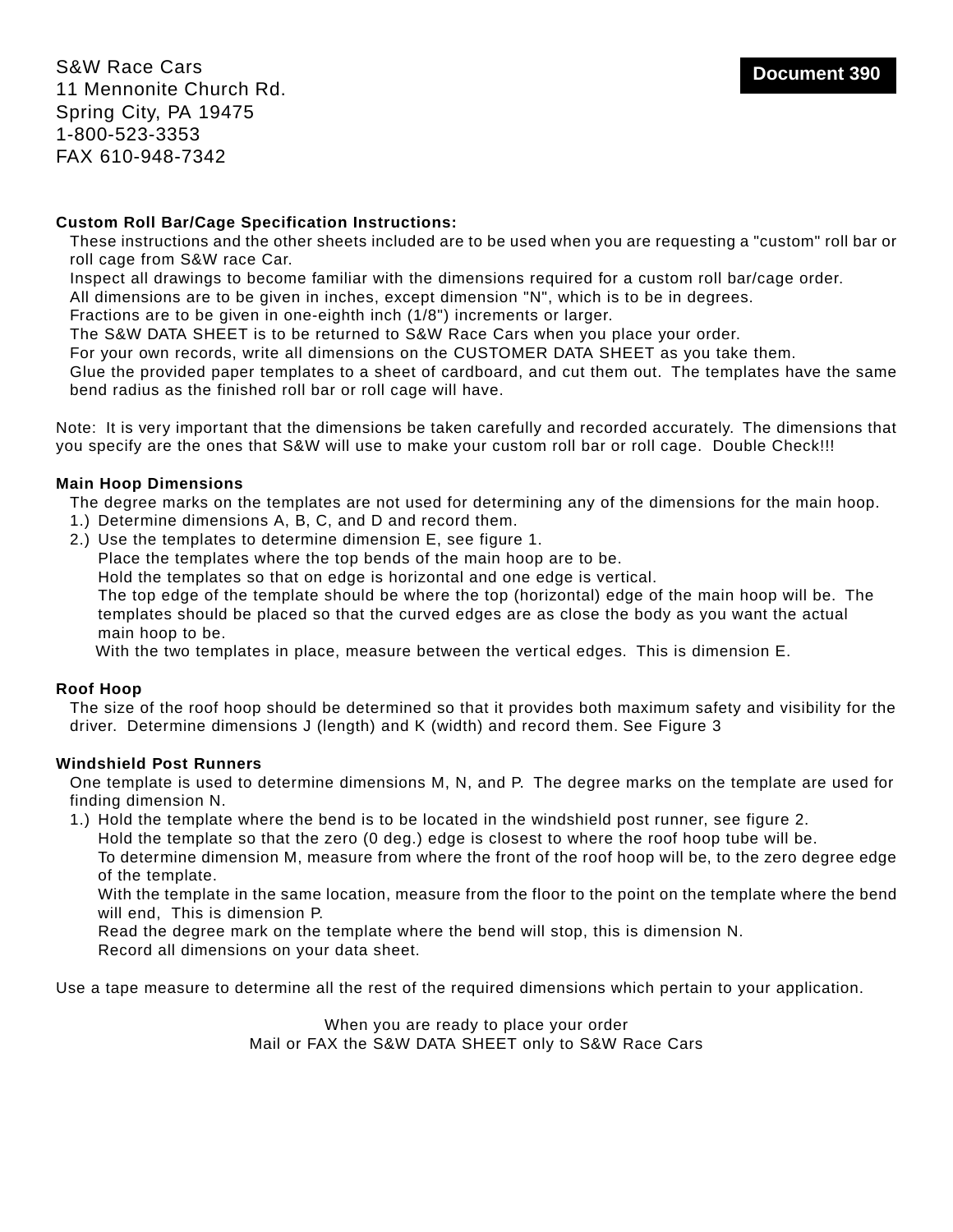

**Document 390**

call S&W and we will send you the correct size templates. Failure to do this could result in an improperly bent roll bar.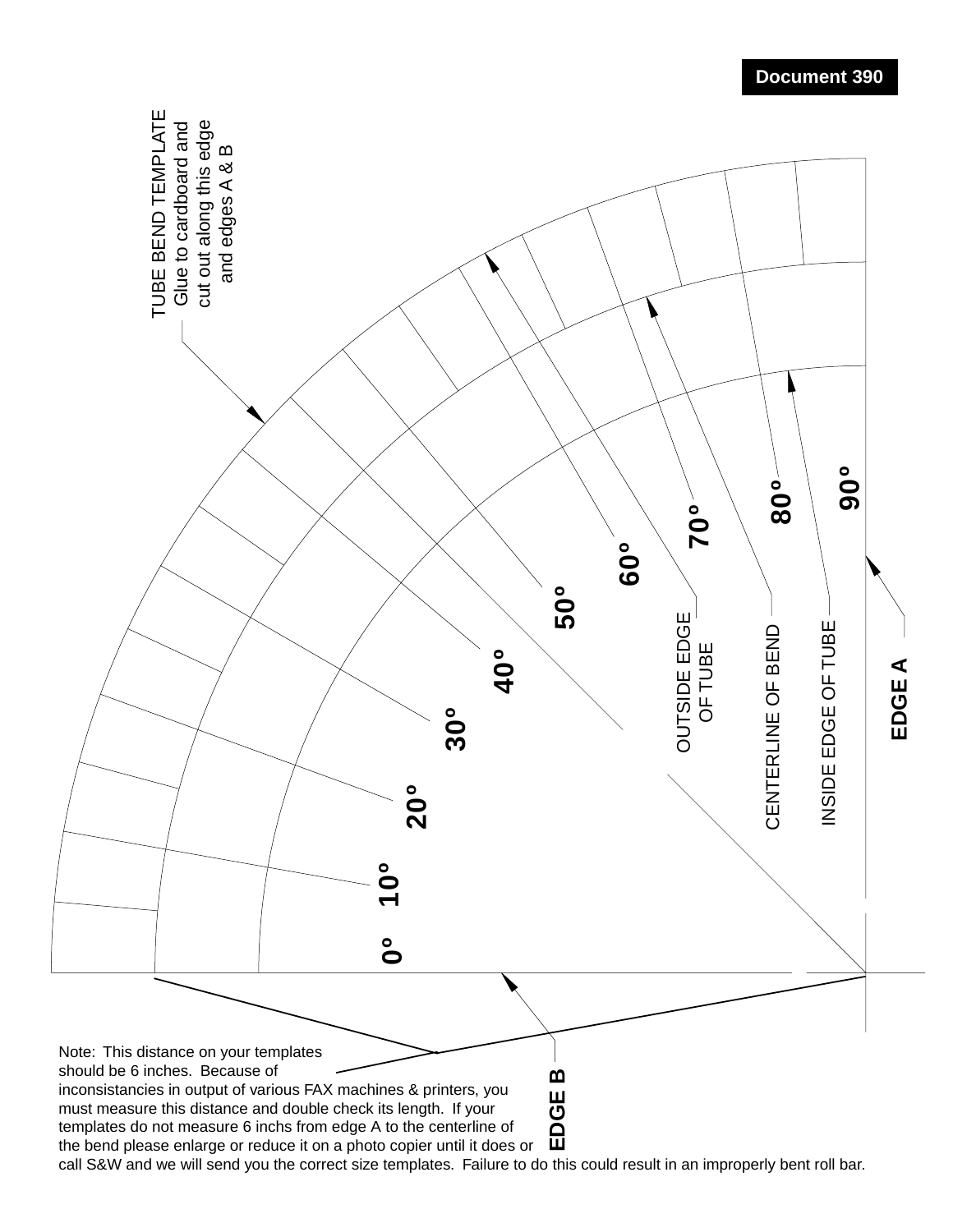Note: This distance on your templates should be 6 inches. Because of inconsistancies in output of various FAX machines & printers, you must measure this distance and double check its length. If your templates do not measure 6 inchs from edge A to the centerline of the bend please enlarge or reduce it on a photo copier until it does or call S&W and we will send you the correct size templates. Failure to do this could result in an improperly bent roll bar.

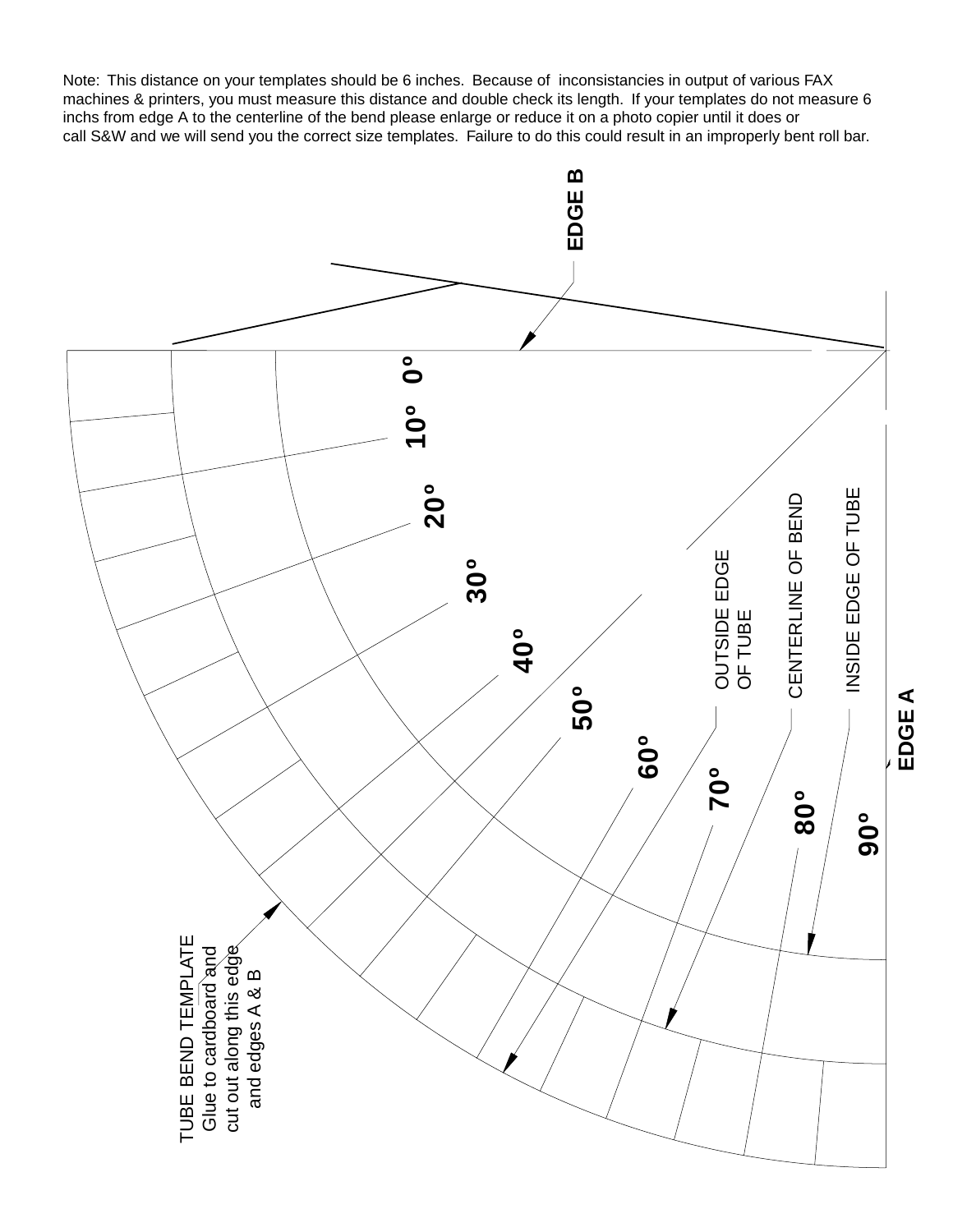

FIGURE I<br>MAIN HOOP S & W RACE CARS<br>SPRING CITY, PA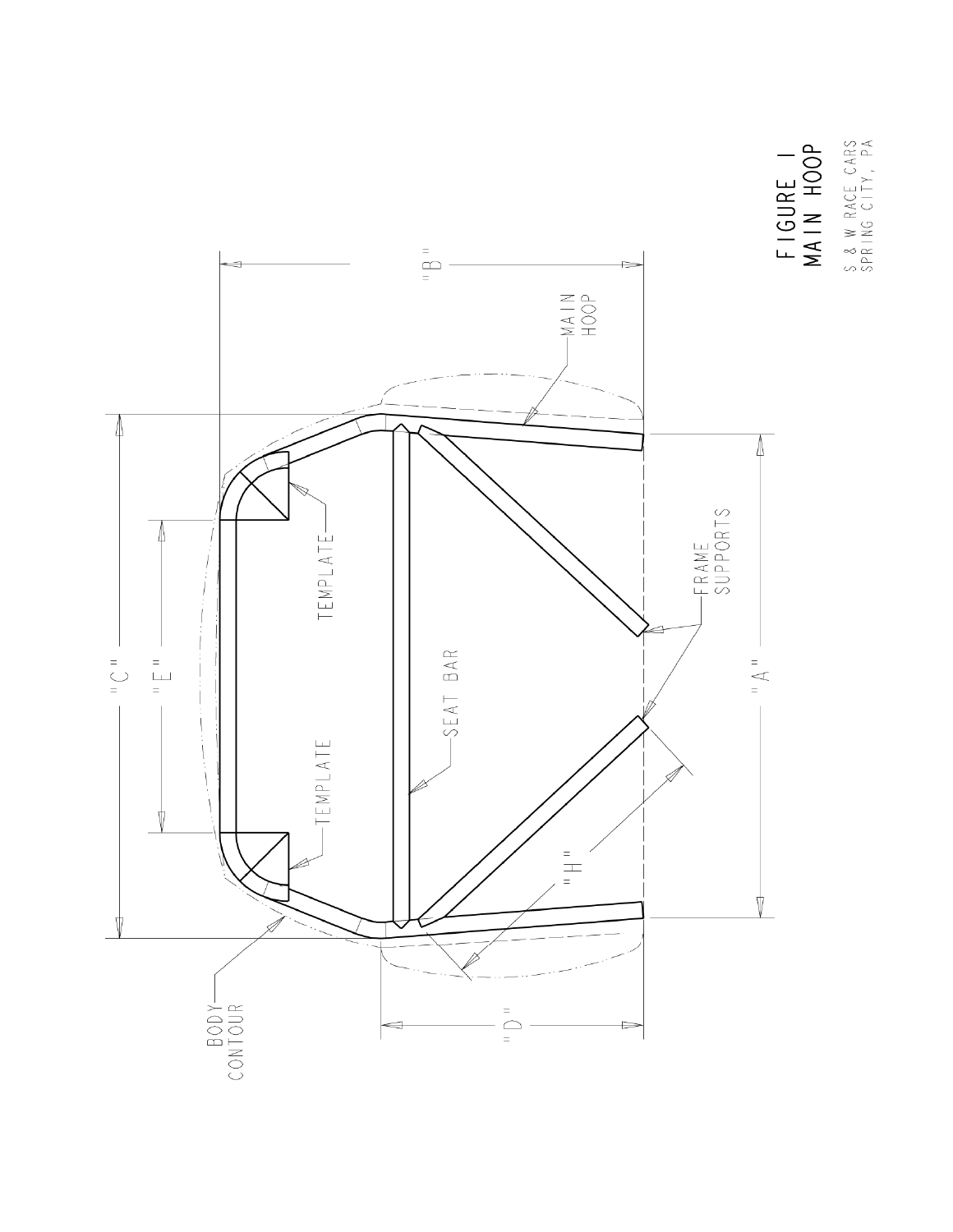